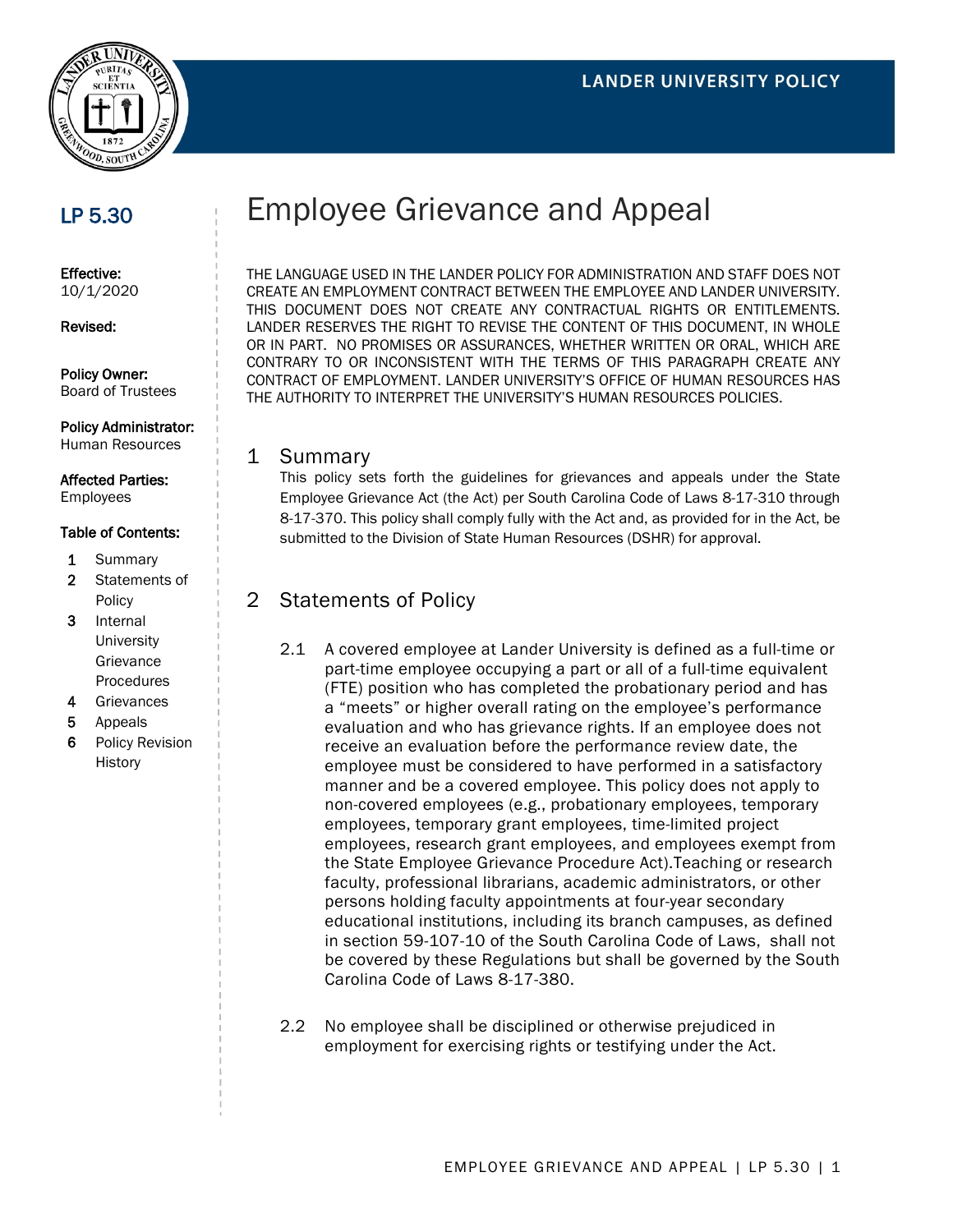## 3 Internal University Grievance Procedures

- 3.1 Each notice of an employment action by the university that may constitute a grievance under the Act should be in writing. A voluntary acceptance of such an action on the part of a covered employee should also be in writing. The notice must advise the covered employee of the action taken and, except in cases where the action is voluntary as evidenced by a signed statement by the covered employee, should advise of the covered employee's right to initiate a grievance.
- 3.2 Each covered employee will be afforded access to a copy of the university's internal grievance procedures.
- 3.3 The university will maintain documentation pertaining to grievances filed by employees. Such information will be made available upon request by DSHR.
- 3.4 Throughout the grievance and appeal process, each covered employee may be represented and advised by counsel or other representative or be self-represented as provided by the South Carolina Code of Laws 8-17-330. If the covered employee chooses to exercise the right of legal counsel, it shall be at the employee's expense.
- 3.5 Failure by the university to issue a final decision within forty-five (45) calendar days is considered an adverse decision and allows the covered employee to proceed with an appeal to the State Human Resources director after forty-five (45) calendar days, but no later than fifty-five (55) calendar days from the initial date the grievance was filed within the university.
- 3.6 The internal time periods may be waived upon the mutual written agreement of both parties. The 45-calendar day period for action by the university may not be waived except by mutual written agreement of both parties.

## 4 Grievances

- 4.1 Grievable adverse actions shall include:
	- 4.1.1 Terminations;
	- 4.1.2 Suspensions;
	- 4.1.3 Involuntary reassignments more than thirty (30) miles from the prior work station;
	- 4.1.4 Demotions;
	- 4.1.5 Punitive reclassifications where the university, in the case of a grievance, or the State Human Resources director, in the case of an appeal, determines that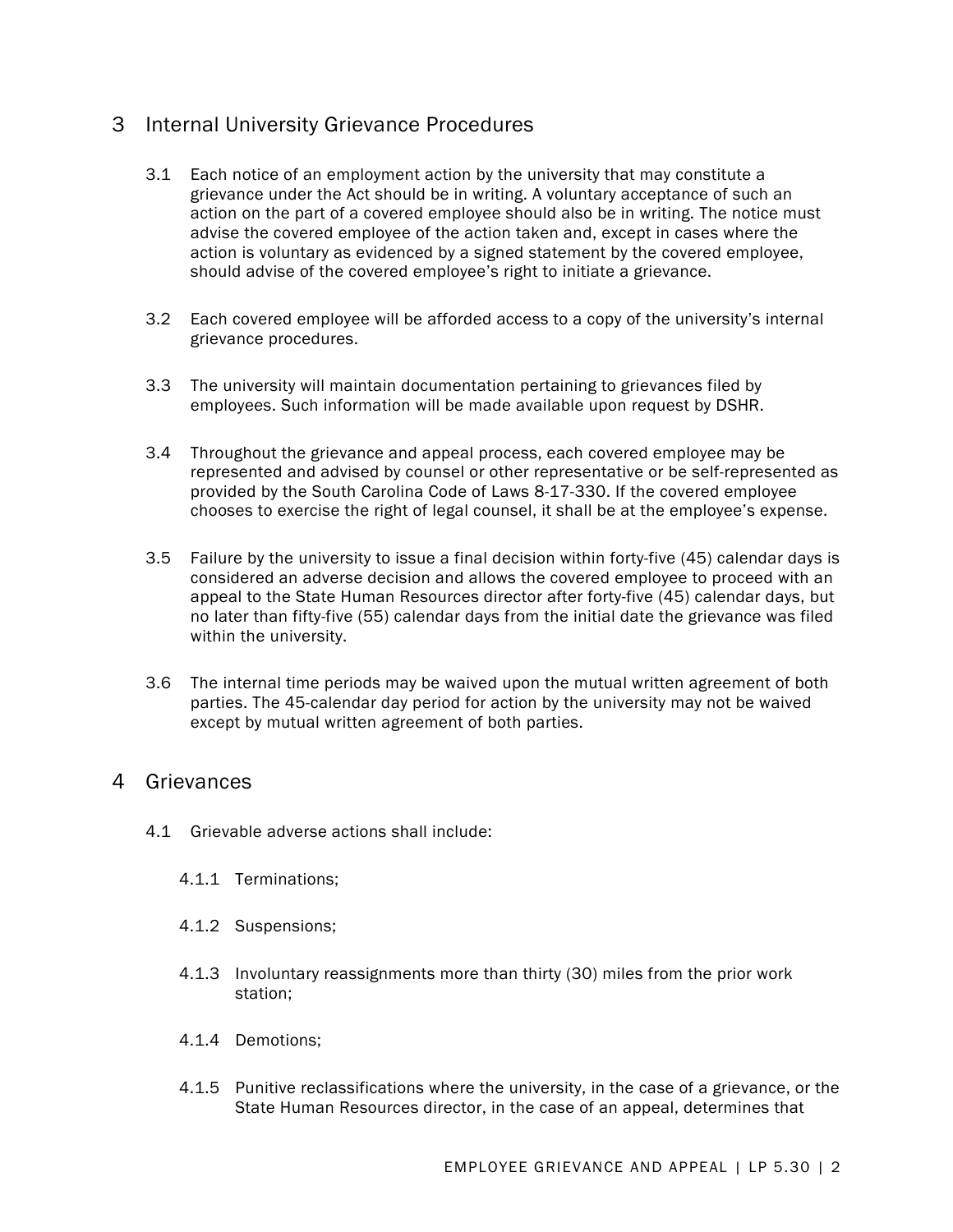there is a material issue of fact that the action was solely done to penalize the covered employee. However, reclassifications, reassignments, and transfers within the same state salary range are not considered to be grievable or appealable.

- 4.1.6 Promotions, in instances in which the university or, in the case of appeals, the State Human Resources director determines that there is a material issue of fact as to whether the university has considered a qualified covered employee for a position for which the employee formally applied or would have applied if the employee had known of the promotional opportunity. When the university promotes an employee one organizational level above the promoted employee's former level, however, that action is not a grievance or appeal for any other qualified covered employee. Failure to be selected for a promotion is not considered an adverse employment action that can be considered grievable or appealable;
- 4.1.7 Salary decreases based on performance as the result of an Employee Performance Management System (EPMS) evaluation; and
- 4.1.8 Reduction in Force (RIF), but only if the agency, or as an appeal, if the State Human Resources director determines that there is a material issue of fact that the agency inconsistently or improperly applied its RIF policy or plan.
- 4.2 Prior to filing a formal grievance, the covered employee may first attempt to resolve the matter informally with the employee's immediate supervisor. The matter may be presented verbally or in writing; this is merely an informal attempt to resolve the matter and cannot be substituted for the requirements of Step One in the following procedure. In addition, any initial determination by the university director of Human Resources (or designee) that an action may be grieved shall only entitle the employee to have the matter considered in accordance with the grievance procedures set forth below and shall in no way be construed to be an adjudication of the merits of the grievance. The following will be the procedure of the university:

#### 4.2.1 Step One

- 4.2.1.1 A covered employee who wishes to file a grievance must initiate the grievance in writing internally with the director of Human Resources (or designee) within fourteen (14) calendar days of the effective date of the employment action.
- 4.2.1.2 The university's director of Human Resources shall initially review the grievance to determine whether the complaint involves a grievance as defined by the Act. The director of Human Resources may conduct appropriate investigations and fact findings as may be considered necessary to make this determination. If it is determined that the matter is not grievable, the covered employee shall be so advised, in writing, by the university president (or designee), normally within five (5) calendar days of receipt of the grievance.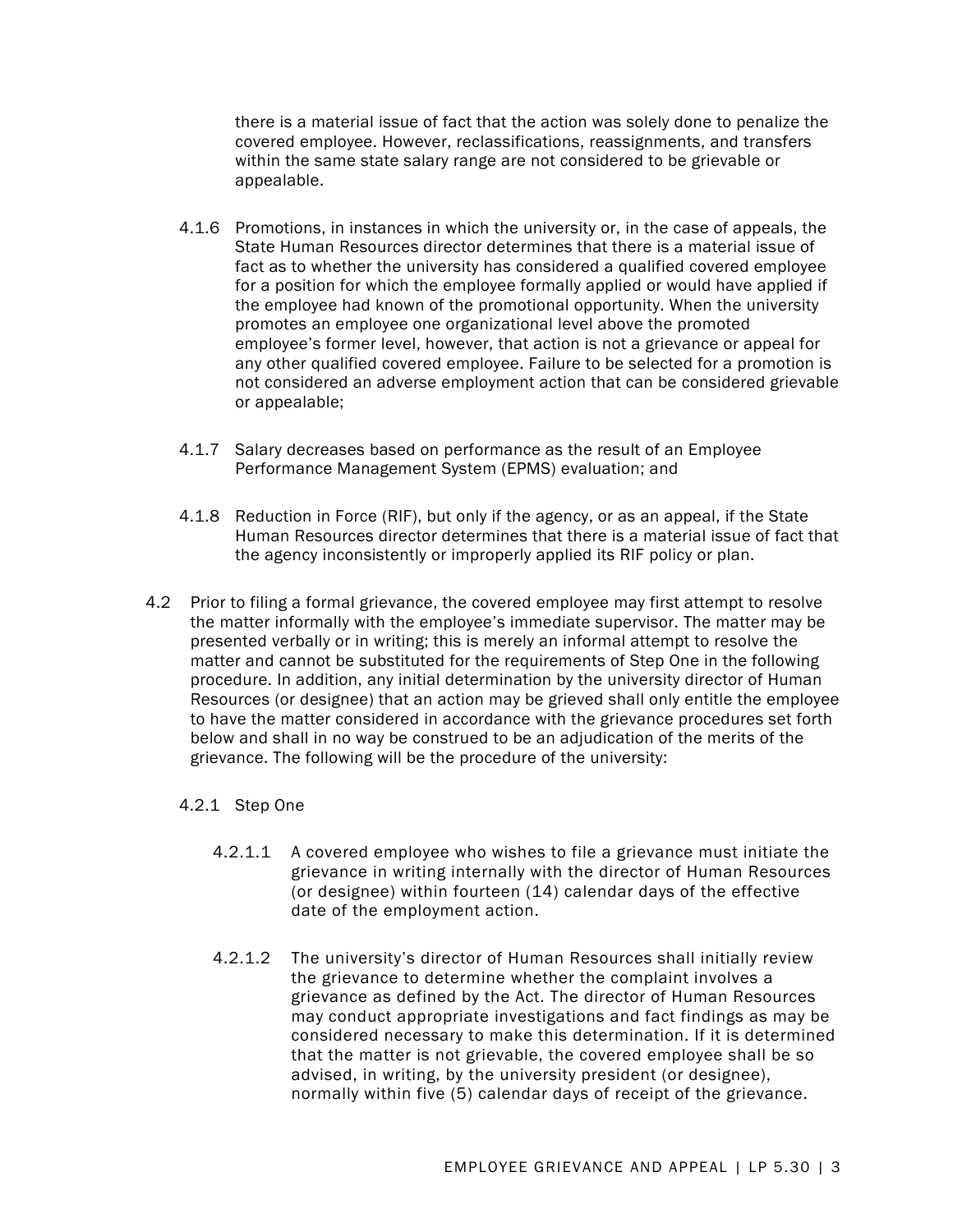Such determination shall be a final decision within the university that may be appealed by the State Human Resources director.

4.2.1.3 If it is determined that the matter is grievable, the university's director of Human Resources will schedule a conference with the employee promptly, normally within five (5) calendar days. The employee will be advised of the director of Human Resources' decision, in writing, within five (5) calendar days of the conference.

#### 4.2.2 Step Two

4.2.2.1 If the covered employee is not satisfied with the decision in Step One, the grievance may be submitted to the area vice president, in writing, within five (5) calendar days after receiving the Step One decision. The vice president will promptly schedule a conference with the employee, normally within five (5) calendar days. At the conference, the employee must submit two copies of the grievance, in writing. The covered employee will have an opportunity at that time to present his or her position regarding the grievance. The vice president shall conduct appropriate investigations and fact findings as may be considered necessary to determine whether to accept, reject, or modify the adverse employment action taken against the covered employee. The employee will be advised of the vice president's decision, in writing, within five (5) calendar days of the conference. A copy of the written decision will be attached to the copies of the written grievance. The original will be returned to the employee, and a copy will be placed on file in the Office of Human Resources.

#### 4.2.3 Step Three

- 4.2.3.1 If the covered employee is not satisfied with the decision in Step Two or if the decision is not promptly implemented, the employee may submit the grievance to the university president, in writing, within five (5) calendar days after receiving the Step Two decision.
- 4.2.3.2 The employee requesting the further continuation of the grievance shall provide a written summary of the specific facts of the complaint, copies of which shall be provided at the same time to the department head and vice president. The president shall conduct appropriate fact-finding conferences as may be considered necessary after receiving the grievance. The president shall, after proper consideration, render a decision to the grievant, in writing, on the unresolved grievance within ten (10) calendar days following the initial written notification of the Step Three grievance. The decision will be final within the university. Failure by the covered employee to comply with the internal time periods in the university grievance procedure constitutes a failure to exhaust administrative remedies